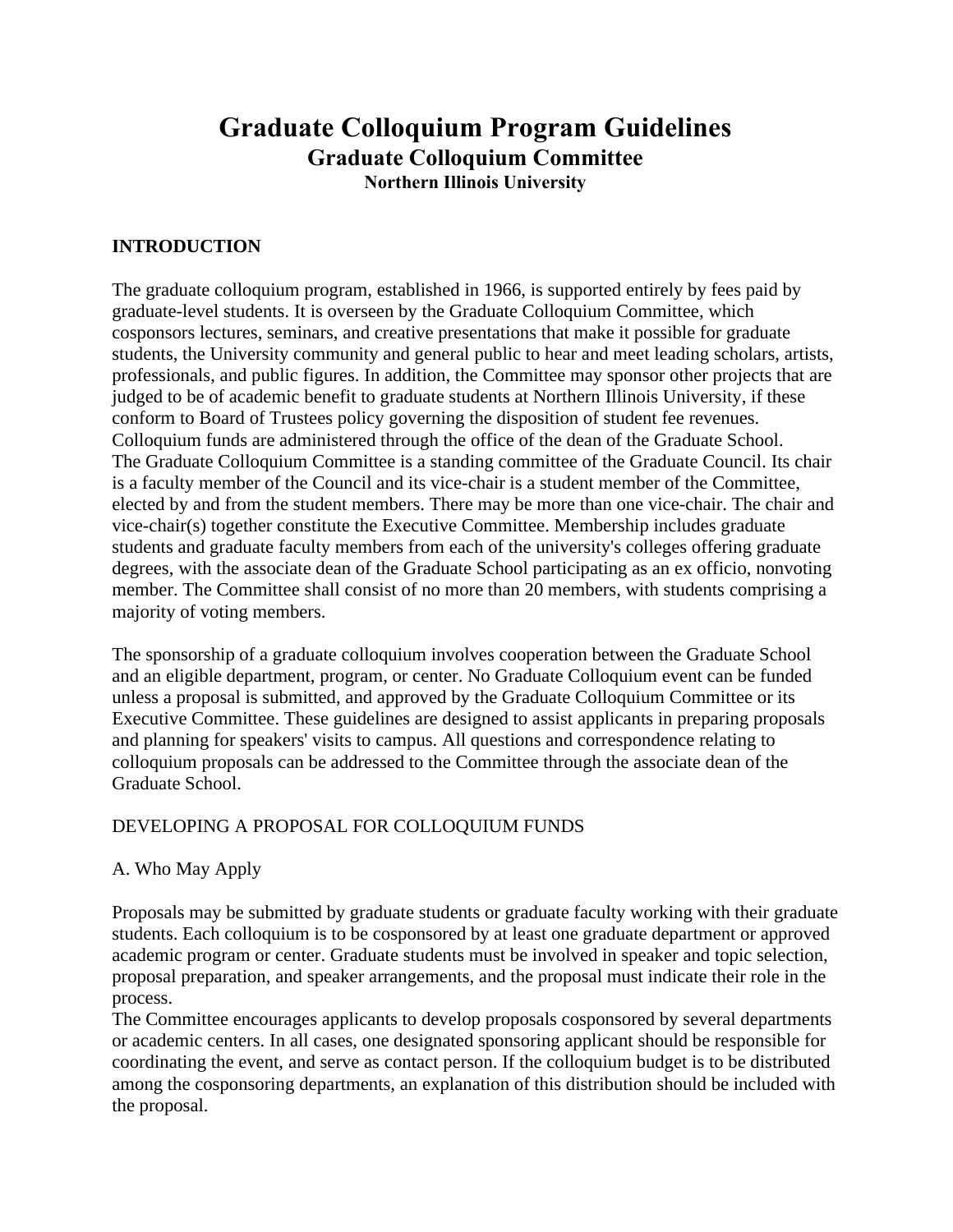#### B. What May (and May Not) Be Funded

Application can be made for funds to cosponsor a lecture, seminar, workshop, and/or performance by a visiting speaker or analogous presentation(s) by a performing artist or group. A lecture should be a presentation of information suited to a relatively broad university audience. A seminar can be a presentation of information suited to an audience of persons familiar with the field of competence of the speaker. The lecture must be open, on a priority basis, to graduate students and, space permitting, to other members of the community. This presentation must be at the DeKalb campus of NIU, as only on-campus students pay the colloquium fee. No charges may be imposed on those attending an event cosponsored by the Graduate Colloquium Committee. The Committee will not provide funds to support speakers in a regular curricular offering of the university or in any activity with admission restrictions. Persons concurrently employed by NIU—whether on a permanent or temporary basis—cannot be compensated as colloquium speakers. The committee does not fund receptions, host meals, or other "social expenses" connected with a speaker's visit, nor does it finance publicity beyond posters.

#### C. Preparing a Budget

It is wise to develop a tentative budget before contacting a potential speaker. There are two elements to the budget: the offer to the speaker (which may be covered by the Colloquium), and additional expenses (which are not eligible for Colloquium funding.)

In all cases, what will be paid to the speaker is a single "lump sum," described as an honorarium, which may serve as travel reimbursement, speaker fee, or some combination of the two. However, this is not technically a payment of travel expenses but is, rather, a lump sum payment for services. It is not necessary to provide a detailed budget for any proposal requesting \$400 or less from the Colloquium Committee. Any proposal for which the total disbursement to the speaker is \$400 or less should simply request the amount sought from the Graduate Colloquium Committee as a lump sum speaker fee. However, if the total budget is over \$400—even if what is requested from the Graduate Colloquium Committee is less than \$400—a projected itemized budget should be presented.

In an itemized budget, the offer to the speaker is the sum of: (1) a speaker fee, (2) transportation costs, (3) lodging, (4) a per-diem allowance for food/beverages, and (5) other related expenses (not funded by the Colloquium and listed in a separate section).

The Committee is prepared to cooperate in partial funding of proposals for which there is support from other sources (e.g. departmental or college funds, overhead funds, funds from the SA Speakers Committee or from the dean of the Graduate School). The Committee expects that a full budget for the event be attached to the proposal, with clear indications of the contributions requested/committed from other sources. Before the offer, which will represent the total of all funds to be offered to the speaker, can be made, firm commitments of all additional, non-Colloquium funding must have been made by the persons with the appropriate fiscal authority. Also, if additional support for a particular event is obtained after Colloquium funds are granted, the committee must be notified of the nature and amount of additional sponsorship.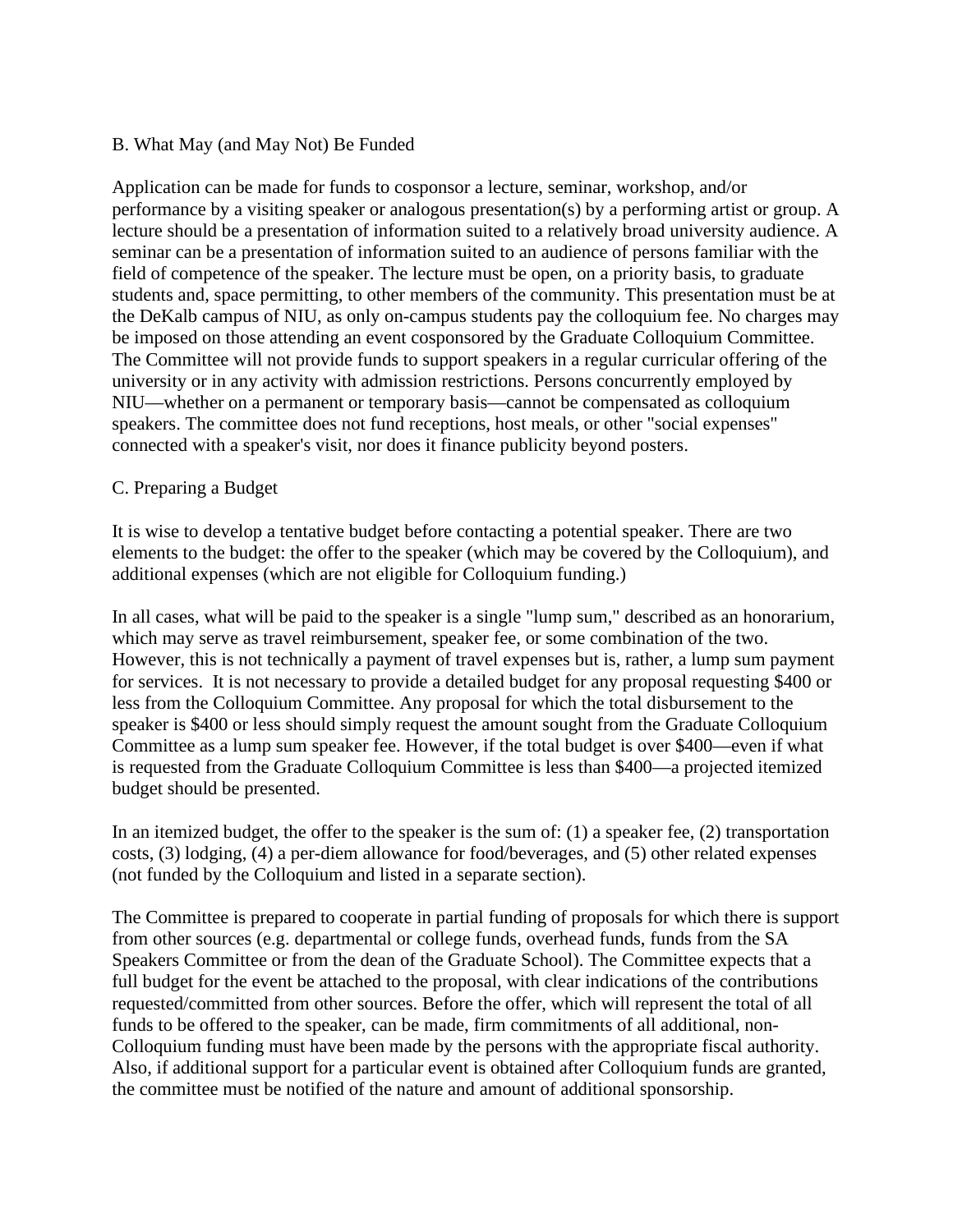The eventual offer to the speaker becomes a contractual obligation representing the maximum the Committee will authorize in payment to the speaker.

PLEASE NOTE: If using Departmental funding, in addition to requesting Colloquium funding, the department must first create a check request with that department's own account information, contribution amounts with authorized signature, and then forward to the Graduate School so that we may add our own account information and contribution amount with the Deans signature.

The Colloquium Office does NOT have authority to signoff for departmental funding.

# D. Special Speaker Series

In some departments and centers there is a tradition of inviting several speakers for a modest sum (e.g., \$50 or \$100 as the total payment to each speaker), in order to schedule a series of speakers over the course of a semester. Instead of developing a full proposal for each speaker, the academic unit may submit a single proposal that includes a list of speakers (and several alternates, if desired) with a summary c.v. or scholarly-directory information for each, and an anticipated schedule for the colloquia. On the basis of this information, the Committee would give conditional approval for funds up to the planning parameter. This approval will subsequently become definitive when titles and dates are furnished to the Committee. Such series are encouraged as means to expose students to a number and variety of speakers at moderate cost. Support for speaker series is charged against a unit's overall "planning parameter" for the year; there is no separate pool of funds to support such activities.

#### E. Contacting the Potential Speaker

The choice of a proposed guest lecturer or artist is left to the applying unit. It is the responsibility of the applying unit to contact the speaker to ascertain their willingness to speak at NIU and to arrange the appropriate date(s) before a proposal is submitted to the Graduate School. Graduate students must be involved in the selection process. In contacting a potential speaker to discuss a willingness to visit NIU, the applicant should be cautious that an inquiry does not appear to be a commitment, unless the department has access to funds that can support this visit if, for any reason, the Committee does not approve the proposal.

Communication with the speaker about remuneration should be undertaken with four points in mind:

(1) The breakdown of the budget should not be communicated to the speaker; the offer is extended in terms of a single, "bottom-line" sum that includes the speaker fee and all expenses to be borne by the speaker.

(2) This total figure is treated by the Colloquium Committee as all-inclusive and final. Accordingly, the applicant should not lead the potential speaker to believe any payment will take the form of "fee plus all expenses" unless, of course, the applicant has other funds to cover extra expenses the speaker might incur.

(3) Although the Committee requires an itemized budget to assess the appropriateness of anticipated expenditures when reviewing the original proposal, the Colloquium program does NOT require receipts or otherwise track actual expenditures. Therefore, if the speaker chooses to spend more than was anticipated in the proposal budget (e.g., staying at a more expensive hotel),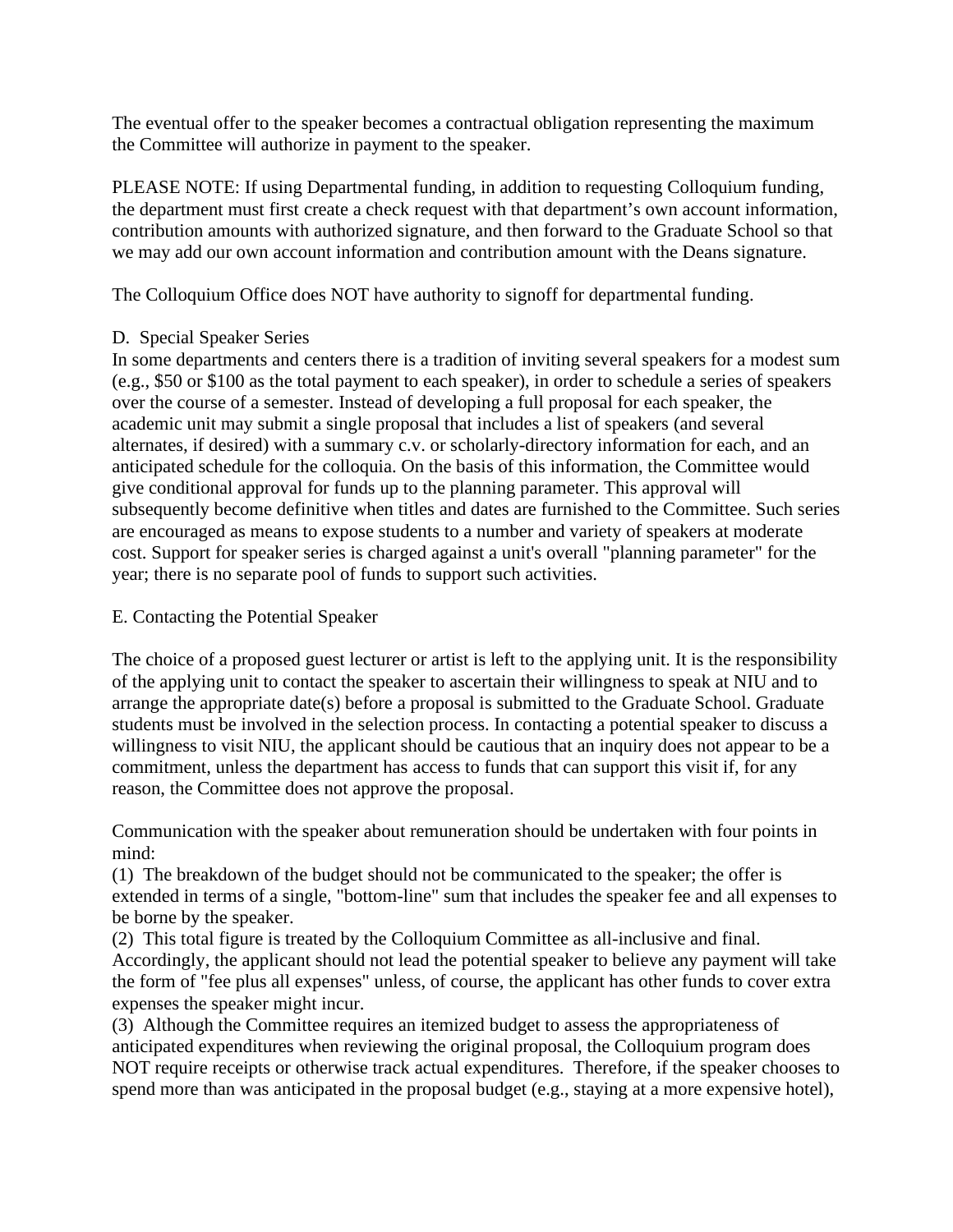there will be NO additional allocations to the speaker to cover such expenditures. Details of itemized budgets should not be provided to the speaker, only the total amount that the proposal is requesting.

(4) Payment can only be made to the speaker -- not, for instance, to any organization for which the speaker works, an agent, or other third party, except in extraordinary circumstances and with the prior consent of the Committee. Contact the Colloquium Office as soon as possible if the speaker requests another payment arrangement.

- F. The Approval Process
- 1. Preparing and Transmitting the Proposal

The task of preparing a proposal consists of determining date(s) (even if only approximate), gathering information about the speaker (summary c.v. or copy of scholarly-directory information), assembling the budget, providing the committee with a justification of the topic and speaker, and providing the committee with a summary of the role of the Graduate Students in arranging the Colloquium Event. The proposal is submitted via the online form. Please follow the provided instructions on the Speaker Page.

2. Role of Graduate Students

The existence of the Graduate Colloquium Program is entirely dependent on the NIU graduatelevel student body, as their fees make it possible, and its primary objective, by definition, is to benefit those students. For this reason, a fundamental expectation of this program is that graduate students are a vital part of the process. There is no more important area in the process than that of the role of student involvement in the topic and speaker-selection stage. The Colloquium Office has available on file descriptions of some units' procedures which can be provided for guidance. In addition, below are some suggestions to facilitate the graduate students' role in this process. Proposals that do not meet these expectations are likely to be tabled or denied. Graduate students' involvement in speaker selection should be meaningful and effective, not perfunctory, and should involve a systematic, relatively formal, department-wide process. There must be clear evidence of students' involvement at all stages. Not only should the students constitute the majority in the final voting/selection process, they should also be involved in the initial generation of topics and potential speaker names, and any ranking or winnowing of initial suggestions. This does not mean that faculty must be excluded. Faculty are often extremely valuable resources, as they are likely to have an idea of speakers who would interest students, to be better able to gauge the likelihood that a given speaker might be available to speak at NIU, and to be very helpful in contacting either speakers or potential cosponsors in other departments. It does, however, mean that graduate students should be comprehensively involved in generating and selecting the names of potential speakers. (Whoever nominates a given speaker should be prepared to follow up, gathering speaker biographic information and assisting with proposal development.)

There should be a substantial number of graduate students consulted throughout the proposal process. This consultation procedure should involve a canvassing of students throughout the department, and allow a viable means for graduate students to express their approval or concerns without fear of repercussions. If a department has several disciplinary subdivisions within it, students across all such areas should have the opportunity to be involved over the course of each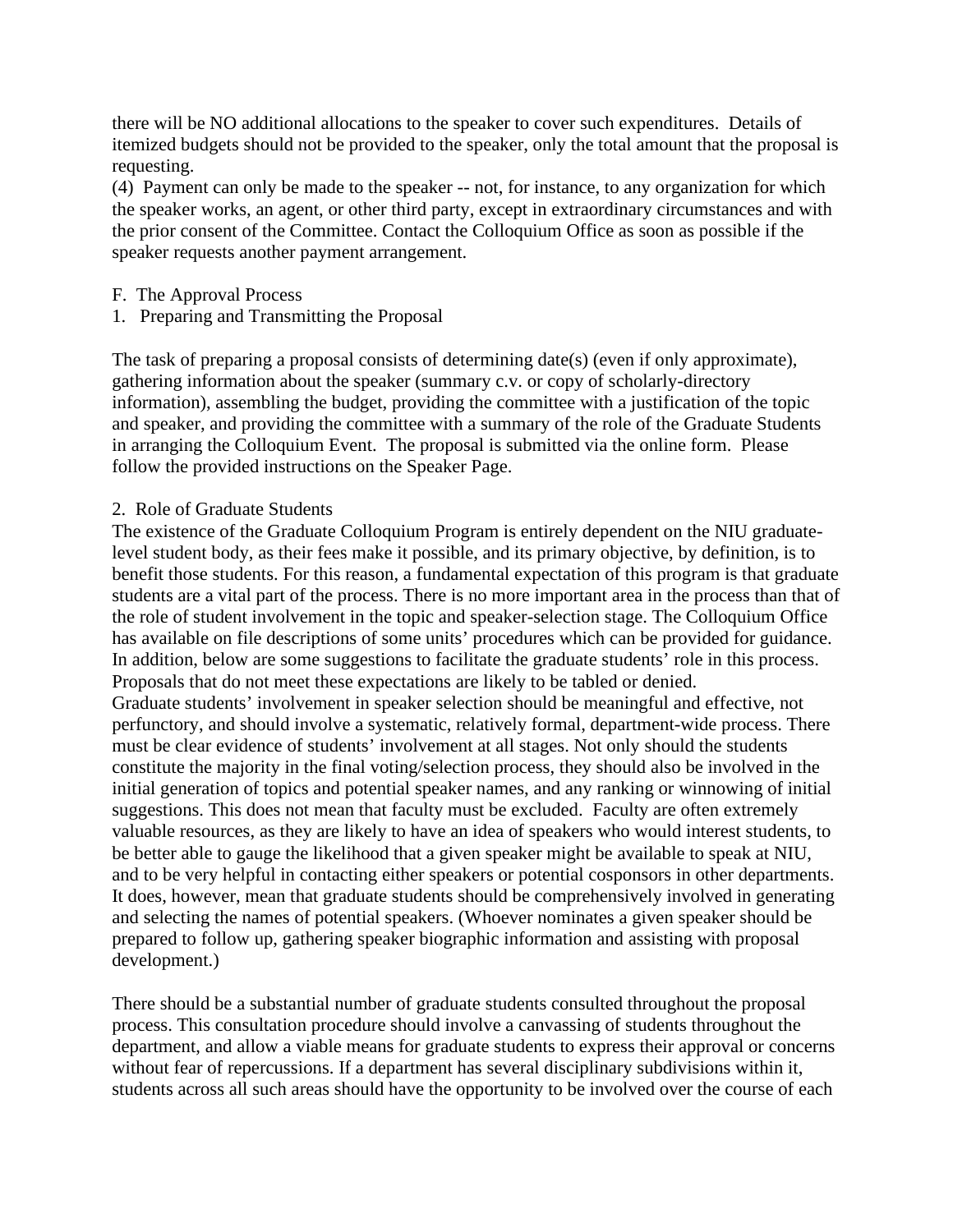annual colloquium cycle, or in alternating years. It is understood that it may be impossible to bring in speakers representing all fields in the department each year, but over a period of a few years, all areas should have the opportunity to propose/invite speakers. It is also understood that students cannot be compelled to participate, and not all will choose to do so; but departments must make good-faith efforts to involve graduate students in a meaningful way in developing colloquium proposals.

How to obtain student input? Polling of all graduate students in the department by memo is one means; using a group of student representatives elected by the graduate students to do the canvassing is another. Inappropriate means of securing student input include circulating a signup sheet in a class to endorse a faculty-selected speaker, or asking one or two (nonrepresentative) students to sign on to a proposal, or just putting a token student or two on a faculty-dominated speaker-selection committee.

Although not a requirement), many departments have developed a colloquium committee with student members elected by graduate students, in an effort to facilitate the proposal process. Alternatively, there may be a graduate-student organization already in place that could be charged with the primary responsibility for colloquium proposals.

The Graduate Colloquium Committee will gladly review a departmental committee's proposal process, to ensure that all expectations are being met adequately, to provide helpful feedback on selected areas when needed, and to help avoid the frustrations of tabled or returned proposals. Departments are therefore encouraged to submit descriptions of their procedures to the Colloquium Committee for review (which could also shorten future proposals, once a viable procedure is in place and recognized by the Committee!)

# 3. Title/Date

The title and date of the lecture should be settled as soon as possible. This is important for publicity purposes. All colloquia for which data are finalized by press time are included in the Graduate Student Newsletter, the Colloquium website, and the NIU online Calendar of Events. Ordinarily, the public lecture should not be scheduled during a university recess, examination week or on a weekend.

# 4. Justification Section

The justification of the lecture and/or seminar should include a narrative of the academic importance of each of these events, especially as they relate to graduate-level students. This section should not simply reemphasize the eminence of the speaker, but should instead explain the significance of the particular topic(s) of the presentation(s)/ performance(s) in the context of the discipline; insofar as possible, this explanation should be made in terms comprehensible to persons outside the speaker's area of expertise.

# 5. Speaker Qualifications

For the qualifications of the speaker, it is not necessary to obtain a full curriculum vitae. A summary c.v. or biographical summary should not exceed two pages in length. A copy of scholarly-directory information about the speaker (e.g., from the Directory of American Scholars or American Men and Women of Science) can be utilized. The Committee needs to be able to determine that the speaker has an adequate background to present on the proposed topic, but does not need to know the speaker's entire career history or publication listing. What is presented,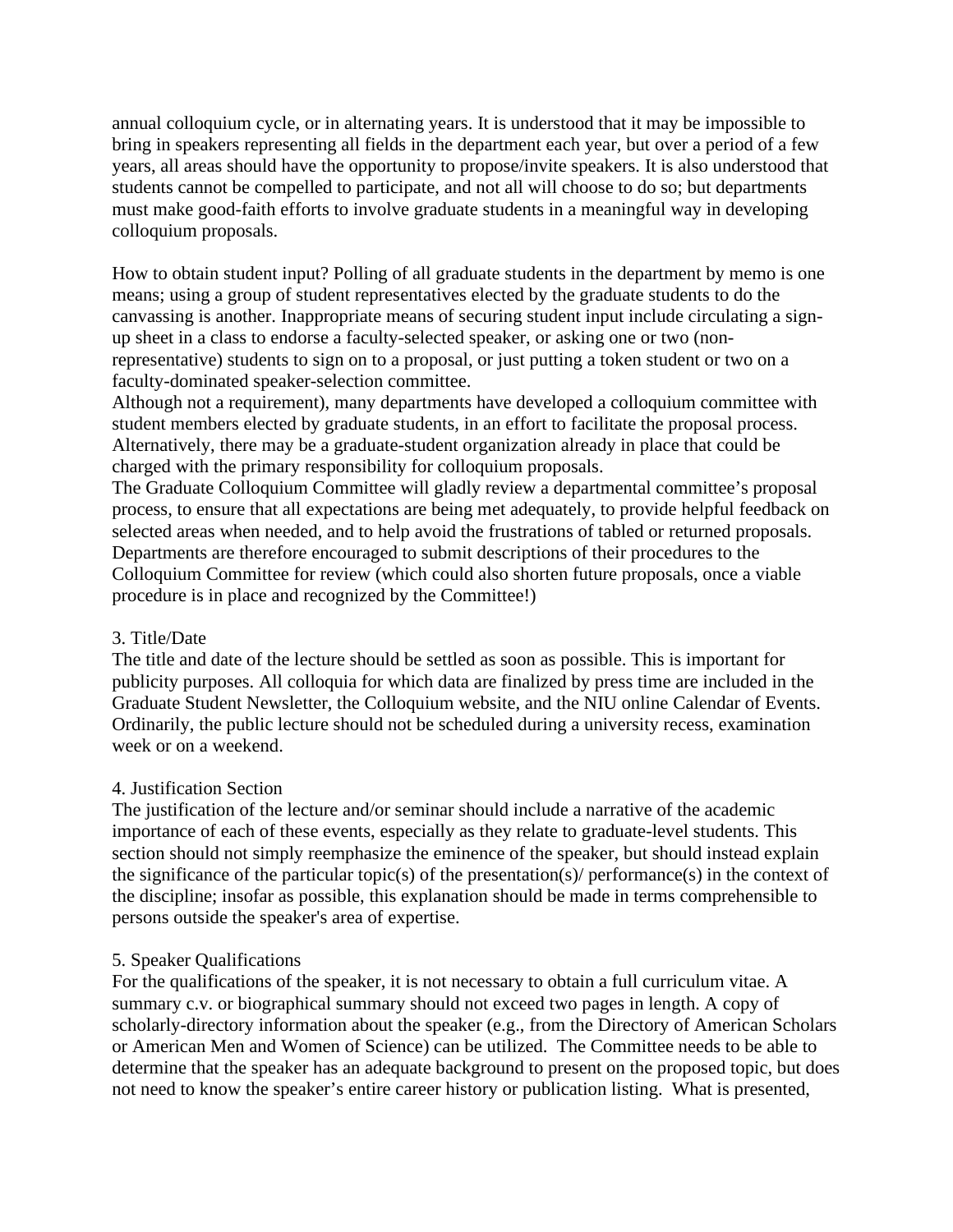while brief, should be sufficiently informative that the Committee can assess the proposed speaker's qualifications. The Committee is not able to evaluate proposals lacking any such information.

#### 5. Signature(s)

The signed copy of the proposal needs to have the signature of the Chair or Director of the applying unit.

#### 6. Deadlines for Submission

See website. Deadline announcements will also be distributed to chair/directors of all units.

#### G. Window-of-Opportunity Proposals

A. "Window-of-Opportunity" proposals – Generally, these proposals are considered when the sponsoring applicant has belatedly discovered that a potential speaker will be in the area and could be brought to NIU at modest additional cost, or similar extraordinary situations. The Committee generally discourages submission of proposals under this category which are simply because the unit has been delayed in meeting one of the announced deadlines. The applicant/department should contact the Graduate School promptly when the opportunity first becomes evident. If swift action on the proposal is required, prior to the next meeting of the full committee, the Executive Committee of the Graduate Colloquium Committee is empowered to act on the Committee's behalf. "Window-of-opportunity" proposals should nevertheless be complete proposals, prepared in accordance with the colloquium guidelines, and are counted against a unit's "planning parameter" just as other proposals are; there is no separate reserve of funds from which they can be funded. Only in extraordinary circumstances will proposals submitted less than two weeks before the proposed visit be considered for funding. Also, proposals received very close to or after the speaker's visit will ordinarily not be funded, not only because the colloquium funds then appear unnecessary to the event, but particularly because the opportunity for broad publicity among students and proper acknowledgment of colloquium funding is lost.

#### H. Responsibilities of the Graduate School/Colloquium Office

# 1. Offering the Contract

After the Graduate Colloquium Committee approves a speaker and the cosponsoring applicant confirms the details, the associate dean of the Graduate School sends an Offer Letter to the speaker which serves as the contract with the speaker. Required tax and payment forms which must be completed by the speaker are included with the Offer Letter, with instructions to return the SIGNED, ORIGINAL forms directly to the Colloquium office prior to the event, if possible. The speaker's acceptance of this offer concludes the contract. If the speaker fails to return the required forms prior to the event, they must complete these forms at the time of their visit to the campus and the forms returned promptly to the Colloquium office before payment can be made to the speaker. If the speaker is not a US Citizen for tax purposes they are required to complete the FNIF (Foreign National Information Form) is necessary. This must be completed well in advance of the speaker's visit to NIU or the Colloquium office can NOT guarantee that NIU will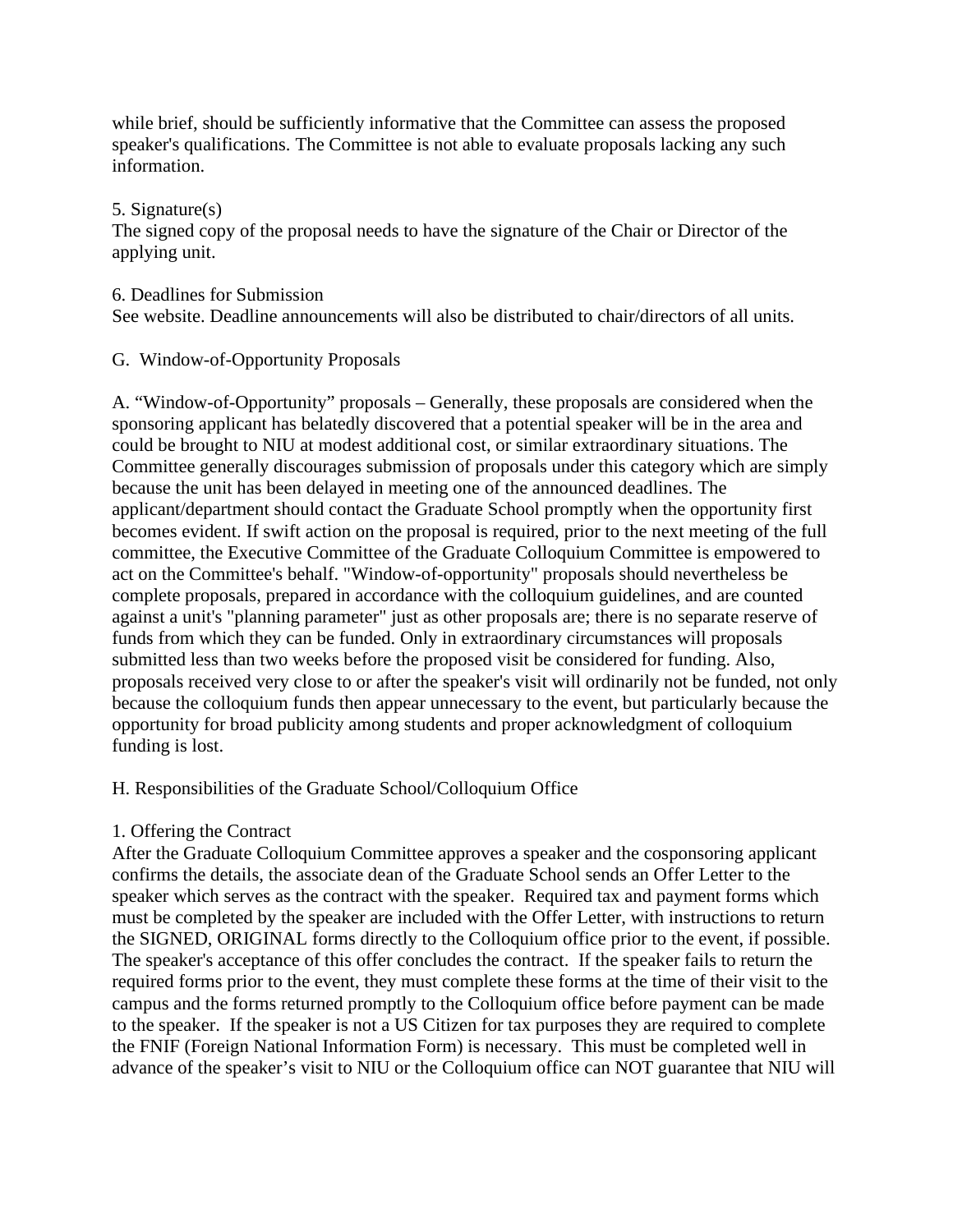be able to pay the speaker. If the speaker will need to complete this form please contact the Colloquium Office as early as possible.

# 2. Publicity

The colloquia are publicized via a speaker list posted on the Colloquium program website and on the NIU online Calendar of Events. If requested, the graduate staff assistant for colloquia prepares standard 11" x 17" posters advertising the speaker's visit, to be placed by the applicant at pertinent locations on campus. These posters will be pre-stamped with a posting permission stamp. Any additional advertising, including in the NIU Northern Star or other newspapers, must be arranged by the individual unit. If any individual or unit distributes additional information about a speaker's visit, the cosponsorship of the Graduate Colloquium Committee must be acknowledged by inclusion of the phrase, "Cosponsored by the Graduate Colloquium Committee and the …." Failure to do so may jeopardize future funding.

#### 3. Processing Payment to the Speaker

The speaker will be paid from contractual funds administered for the Graduate Colloquium Committee by the associate dean of the Graduate School. After receipt of an email confirmation from the sponsoring applicant indicating that the colloquium took place as scheduled and receipt of the required SIGNED ORIGINAL tax and payment forms by the Colloquium office, the Graduate School initiates processing of payment to the speaker. The required forms currently include a W-9 tax form (if a U.S. citizen, or equivalent for tax purposes) and/or Foreign National Information Form (depending on status, may require both). In addition, all speakers must complete the Independent Contractor Certified Work Statement. Checks are typically mailed by the Accounting Office approximately two-three weeks after the event, but the timing cannot be guaranteed.

I. Responsibilities of the Colloquium Host (sponsoring applicant and/or unit)

1. Communicate to the Graduate School information regarding the title, date, time and place of the presentation(s), and any subsequent changes in these details.

2. Distribute the posters publicizing the lecture and/or seminar (the sponsoring applicant will be notified when posters are ready).

3. Assist speakers with their arrangements, including accommodation reservations (speakers usually stay in the Holmes Student Center Hotel for convenience), transportation, etc.

4. Communication with the speaker regarding all the logistical details of the visit. The Graduate School limits itself to sending the speaker an offering letter; all other correspondence is handled by the sponsoring applicant.

5. Make arrangements for any special equipment (e.g. projector, screen, lectern, sound equipment, computer, water pitchers) the speaker may need, reservation of rooms, arranging refreshments, etc. Note that any expenses related to such needs are NOT funded by the Colloquium).